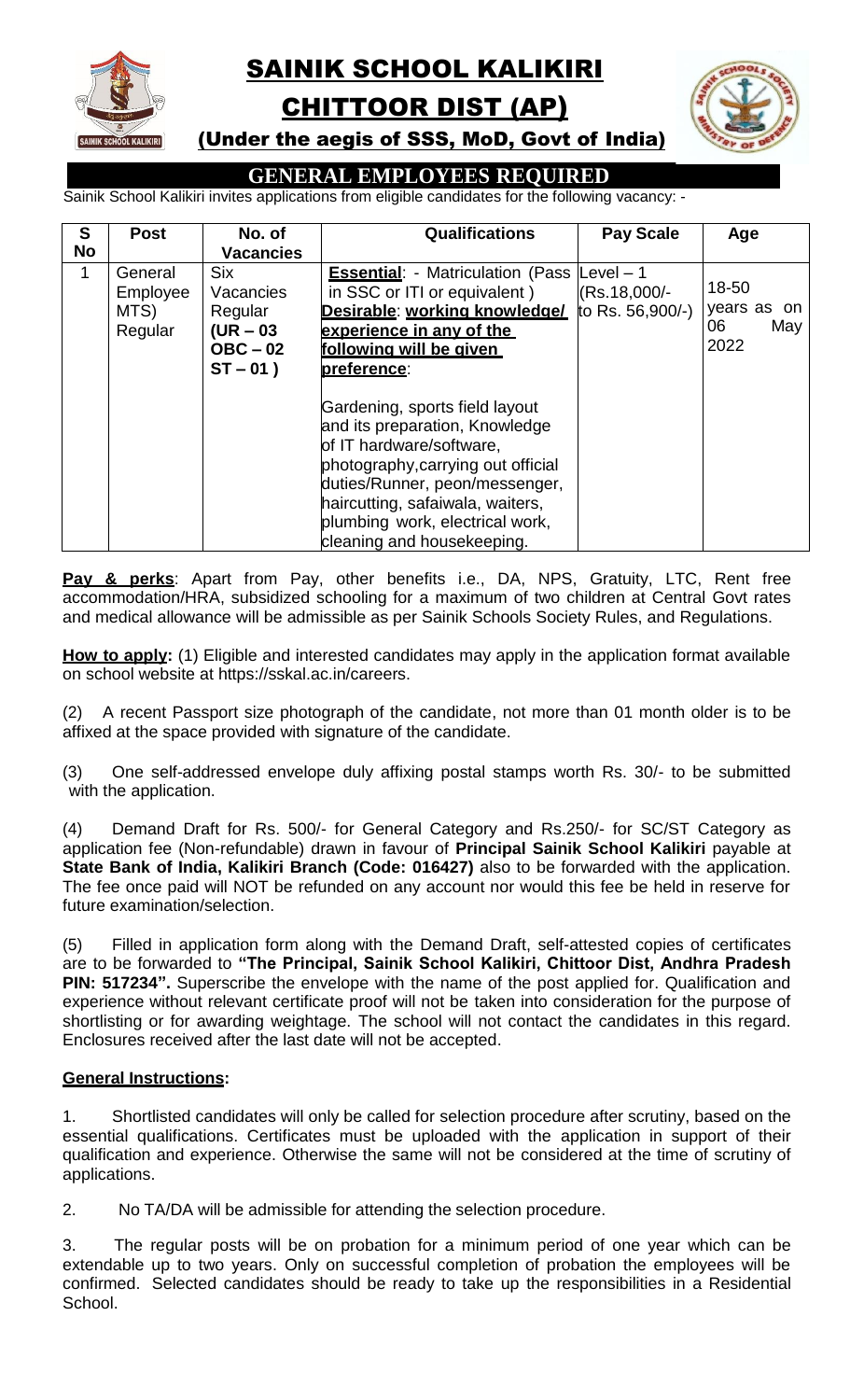5. Candidates are to bring their original Id proof, certificates/documents in original (in support of their qualifications/experience as mentioned in the application) while reporting for the selection test, failing which their candidature will not be entertained.

6. Canvassing in any form will disqualify the candidature of the applicant. Last date for receipt of Applications: **06 May 2022**. **School administration is not responsible for postal delays.**

7. Persons employed in Government/Semi-Government Organizations or Educational Institutions must apply through proper channel (OR) shall provide a No Objection Certificate (NOC) along with their application. NOC is not required for other applicants.

8. The school administration reserves the right to cancel the notification due to administrative reasons.

> Sd/- Principal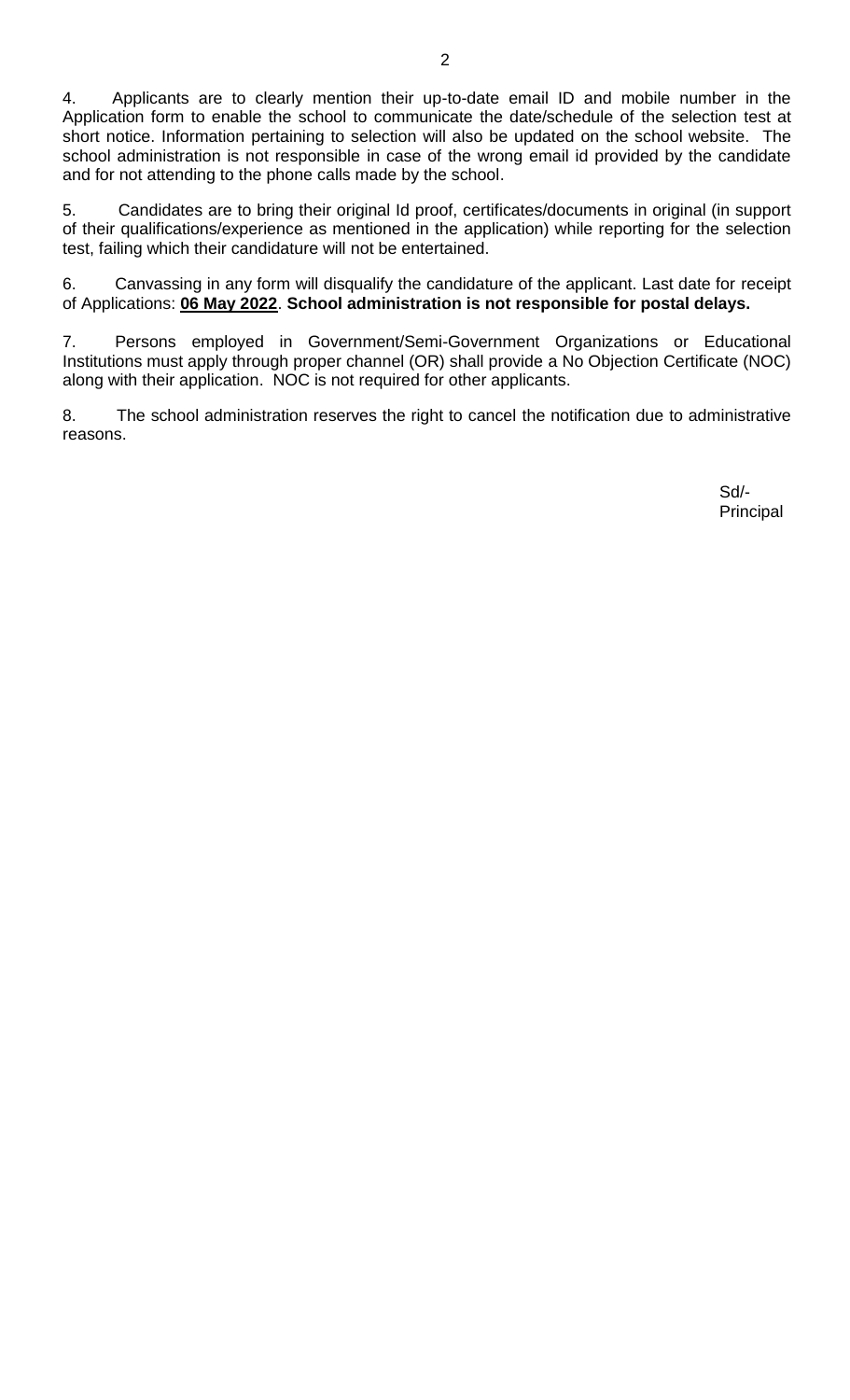

### **SAINIK SCHOOL KALIKIRI, CHITTOOR DIST - 517234**

#### **APPLICATIONFOR THE POST OF GENERAL EMPLOYEE (REGULAR)**

| O1. | Name                  |                                                                                                                                                                                                                                      |       | Affix                  |
|-----|-----------------------|--------------------------------------------------------------------------------------------------------------------------------------------------------------------------------------------------------------------------------------|-------|------------------------|
| 02. | Date of Birth & Age   | :DOB: AGE:                                                                                                                                                                                                                           | Years | passport<br>sizephotog |
| 03. | <b>Sex</b>            | $\ddot{\cdot}$ , and the contract of the contract of the contract of the contract of the contract of the contract of the contract of the contract of the contract of the contract of the contract of the contract of the contract o  |       | raph                   |
| 04. | <b>Father's Name</b>  |                                                                                                                                                                                                                                      |       |                        |
| 05. | <b>Marital Status</b> |                                                                                                                                                                                                                                      |       |                        |
| 06. | Nationality           | <u> : a construction de la construction de la construction de la construction de la construction de la construction de la construction de la construction de la construction de la construction de la construction de la constru</u> |       |                        |
| O7. | Caste/Category        |                                                                                                                                                                                                                                      |       |                        |

(Mention–General/SC/ST/OBC)

09 Qualifications (Fill up columns as applicable) starting from 10<sup>th</sup> or equivalent

| Sl.<br>No. | Qualification | <b>Subjects</b> | Institution/<br>Board/<br>University | <b>Year of</b><br><b>Passing</b> | <b>Division</b><br>And % |
|------------|---------------|-----------------|--------------------------------------|----------------------------------|--------------------------|
| (a)        |               |                 |                                      |                                  |                          |
| (b)        |               |                 |                                      |                                  |                          |
| (c)        |               |                 |                                      |                                  |                          |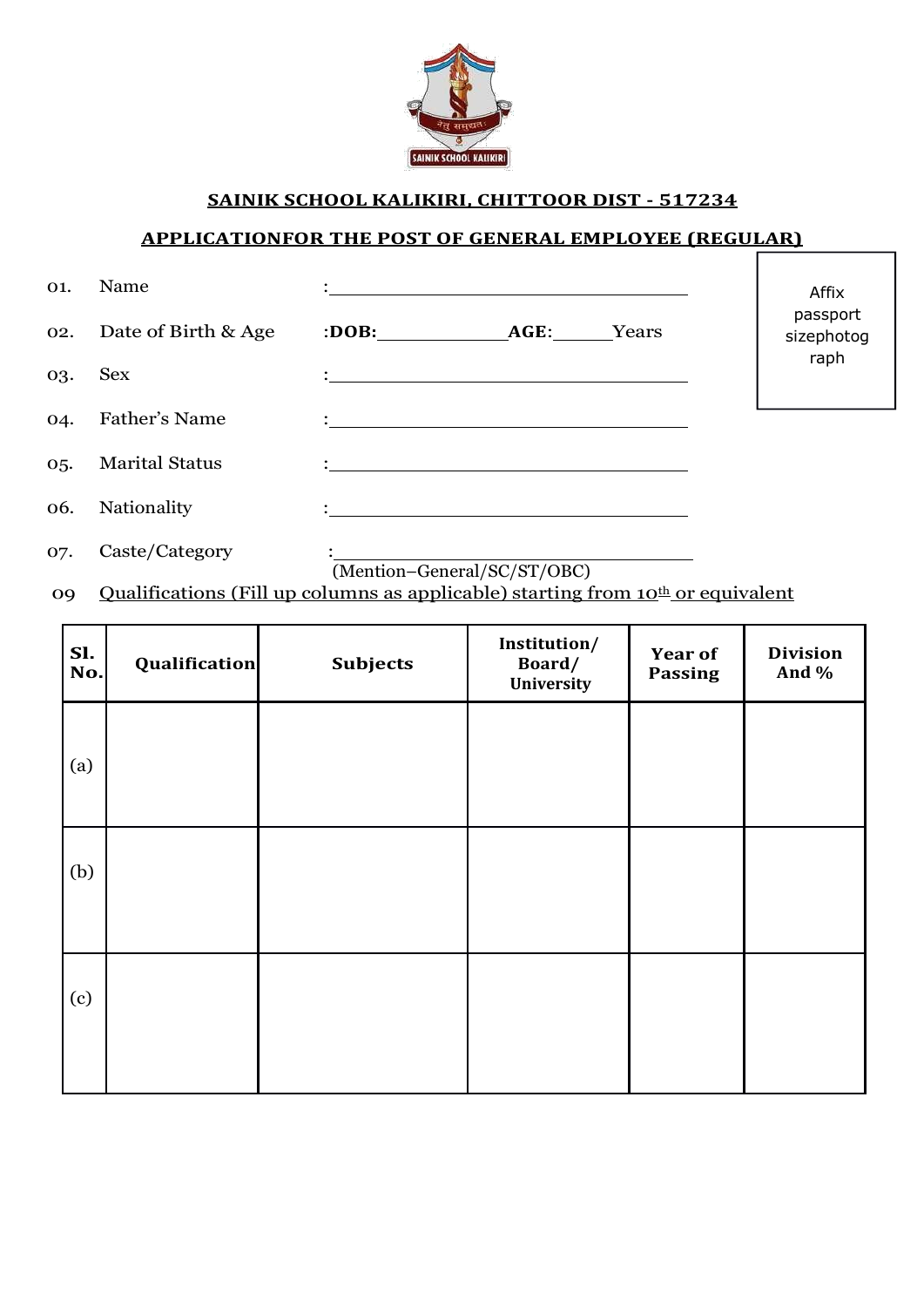| (d)                                                                               |  |  |  |  |  |  |
|-----------------------------------------------------------------------------------|--|--|--|--|--|--|
| (e)                                                                               |  |  |  |  |  |  |
| (f)AnyOtherQualifications (includingextracurricularactivities,sports/NCCetcifany) |  |  |  |  |  |  |
| Specializations (if any)<br>10.                                                   |  |  |  |  |  |  |

#### **11. Experience(Experience without relevant certificates will not be taken into consideration)**

 $\_$  , and the set of the set of the set of the set of the set of the set of the set of the set of the set of the set of the set of the set of the set of the set of the set of the set of the set of the set of the set of th

| Ser | Name of<br><b>Designation</b><br>Institution/ | <b>Brief Experience/Duties</b> | Period                   |  |    |
|-----|-----------------------------------------------|--------------------------------|--------------------------|--|----|
|     |                                               | Organisation                   | <b>Performed</b><br>From |  | To |
| (a) |                                               |                                |                          |  |    |
| (b) |                                               |                                |                          |  |    |
| (c) |                                               |                                |                          |  |    |
| (d) |                                               |                                |                          |  |    |
| (e) |                                               |                                |                          |  |    |